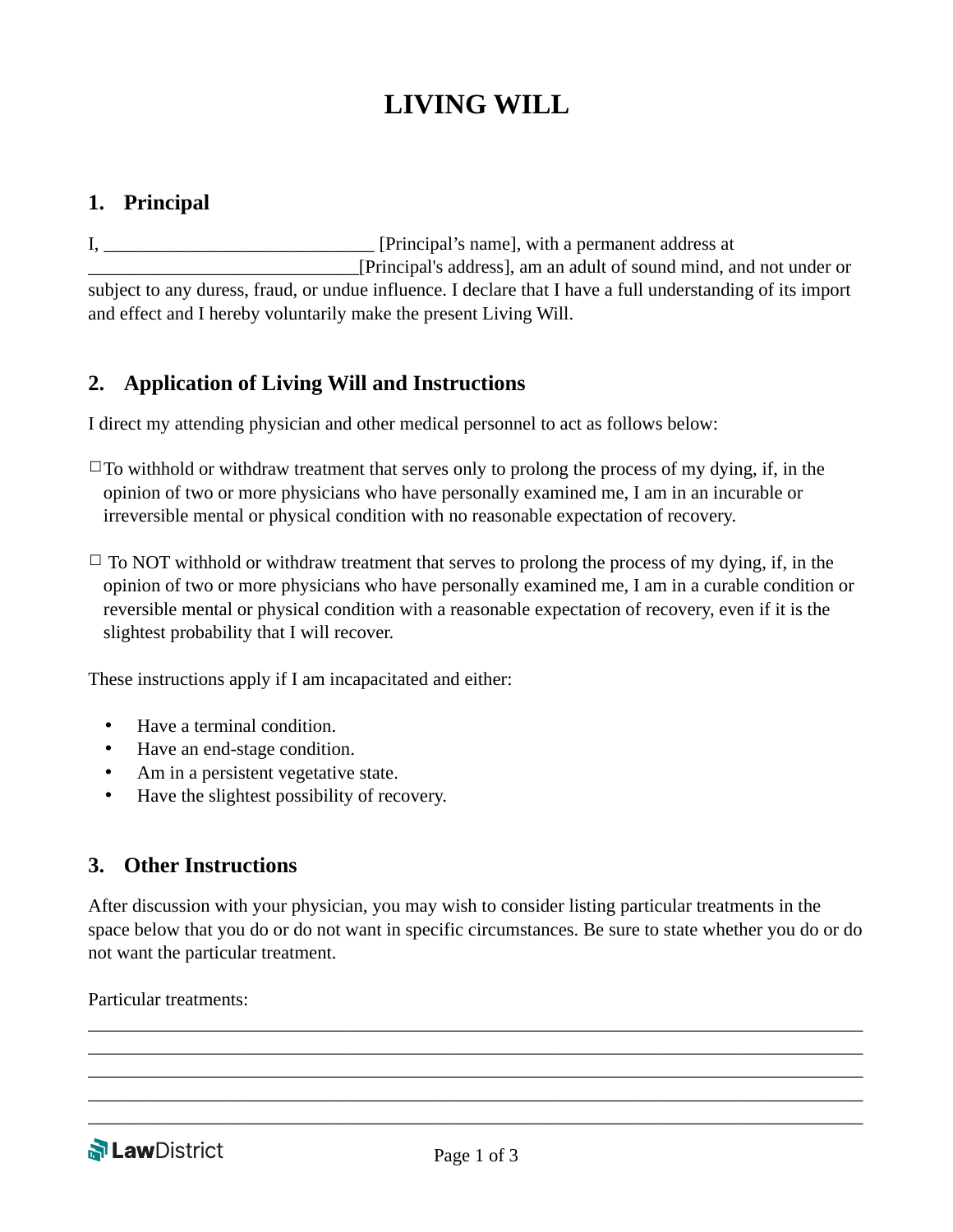# **4. Signature of the Principal**

\_\_\_\_\_\_\_\_\_\_\_\_\_\_\_\_\_\_\_\_\_\_\_\_\_\_\_\_\_

I sign my name to this Living Will on the \_\_\_\_\_\_\_\_\_\_\_\_[DATE] day of \_\_\_\_\_\_\_\_\_\_\_\_\_\_\_[MONTH], in the year **WEAR**].

\_\_\_\_\_\_\_\_\_\_\_\_\_\_\_\_\_\_\_\_\_\_\_\_\_\_\_\_\_\_\_\_\_\_\_\_\_\_\_\_\_\_\_\_\_\_\_\_\_\_\_\_\_\_\_\_\_\_\_\_\_\_\_\_\_\_\_\_\_\_\_\_\_\_\_\_\_\_\_\_\_\_\_ \_\_\_\_\_\_\_\_\_\_\_\_\_\_\_\_\_\_\_\_\_\_\_\_\_\_\_\_\_\_\_\_\_\_\_\_\_\_\_\_\_\_\_\_\_\_\_\_\_\_\_\_\_\_\_\_\_\_\_\_\_\_\_\_\_\_\_\_\_\_\_\_\_\_\_\_\_\_\_\_\_\_\_ \_\_\_\_\_\_\_\_\_\_\_\_\_\_\_\_\_\_\_\_\_\_\_\_\_\_\_\_\_\_\_\_\_\_\_\_\_\_\_\_\_\_\_\_\_\_\_\_\_\_\_\_\_\_\_\_\_\_\_\_\_\_\_\_\_\_\_\_\_\_\_\_\_\_\_\_\_\_\_\_\_\_\_ \_\_\_\_\_\_\_\_\_\_\_\_\_\_\_\_\_\_\_\_\_\_\_\_\_\_\_\_\_\_\_\_\_\_\_\_\_\_\_\_\_\_\_\_\_\_\_\_\_\_\_\_\_\_\_\_\_\_\_\_\_\_\_\_\_\_\_\_\_\_\_\_\_\_\_\_\_\_\_\_\_\_\_ \_\_\_\_\_\_\_\_\_\_\_\_\_\_\_\_\_\_\_\_\_\_\_\_\_\_\_\_\_\_\_\_\_\_\_\_\_\_\_\_\_\_\_\_\_\_\_\_\_\_\_\_\_\_\_\_\_\_\_\_\_\_\_\_\_\_\_\_\_\_\_\_\_\_\_\_\_\_\_\_\_\_\_ \_\_\_\_\_\_\_\_\_\_\_\_\_\_\_\_\_\_\_\_\_\_\_\_\_\_\_\_\_\_\_\_\_\_\_\_\_\_\_\_\_\_\_\_\_\_\_\_\_\_\_\_\_\_\_\_\_\_\_\_\_\_\_\_\_\_\_\_\_\_\_\_\_\_\_\_\_\_\_\_\_\_.

\_\_\_\_\_\_\_\_\_\_\_\_\_\_\_\_\_\_\_\_\_\_\_\_\_\_\_\_\_ *[PRINCIPAL NAME]*, Principal

## **5. Statement and Signature of Witnesses**

We declare that on [MONTH] [DATE], [YEAR], the person who signed or asked another to sign this document is personally known to us or proved to us on the basis of satisfactory evidence to be the individual whose name is subscribed to the foregoing instrument as the Principal, and appears to be of sound mind and acting willingly and free from duress. We hereby confirm that the Principal signed this document in our presence, or asked another to sign the document for the Principal, and that person signed in our presence.

|                                                                     | [FIRST WITNESS NAME]                             |  |
|---------------------------------------------------------------------|--------------------------------------------------|--|
| Address: __________________________________ [FIRST WITNESS ADDRESS] |                                                  |  |
|                                                                     | $[CITY],$ $[SITY]$ $[STATE]$ $[ZIP \text{CODE}]$ |  |
|                                                                     |                                                  |  |
|                                                                     | [SECOND WITNESS NAME]                            |  |
| Address: __________________________________ [FIRST WITNESS ADDRESS] |                                                  |  |
| $[CITY],$ $[STATE]$ $[ZIP CODE]$                                    |                                                  |  |
| 6. Notarization<br>STATE OF (2)                                     |                                                  |  |
|                                                                     | $)$ SS.                                          |  |
| COUNTY OF                                                           | [COUNTY NAME])                                   |  |

**N**LawDistrict